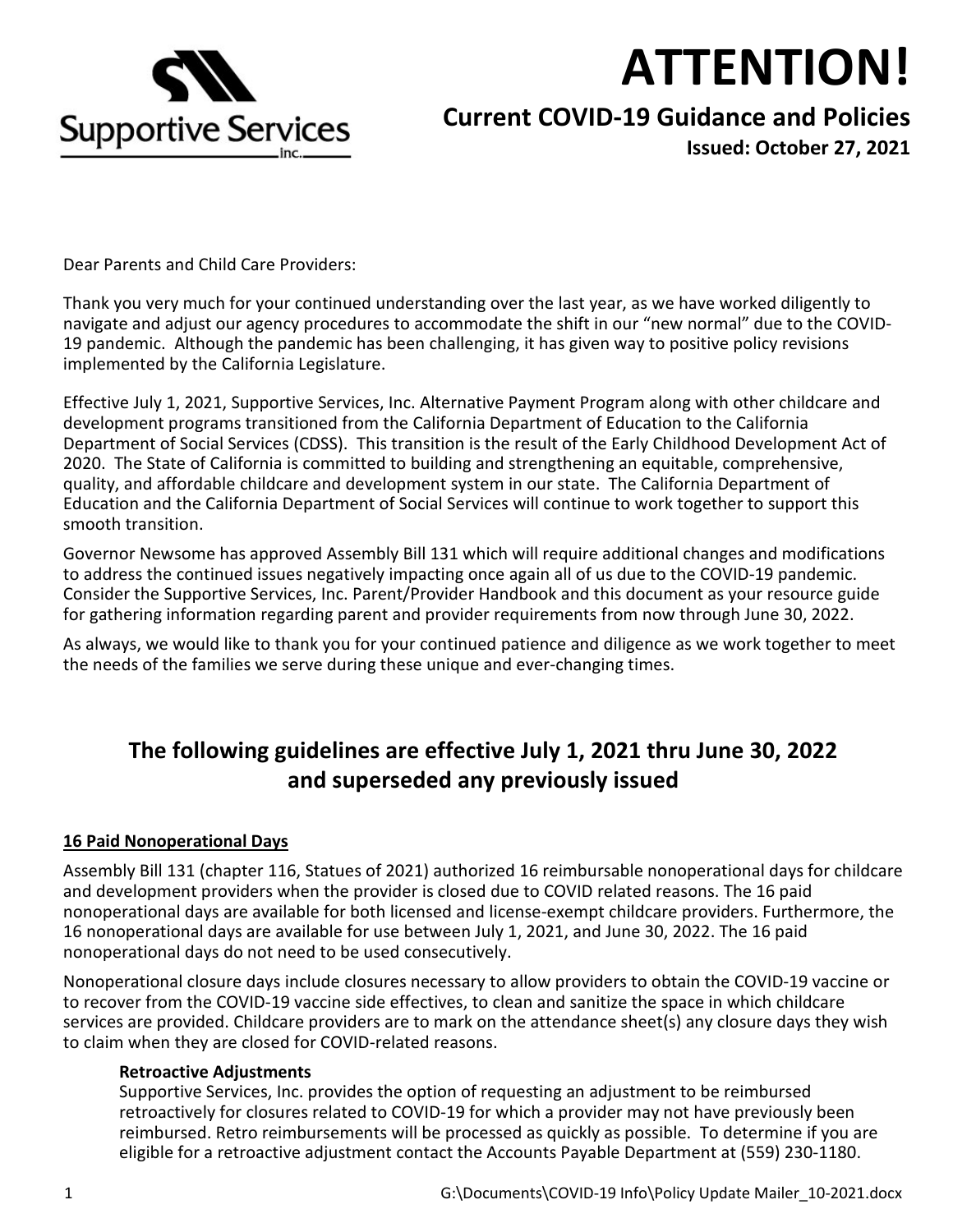#### **Tracking Nonoperational Days**

Effective July 1, 2021, through June 30, 2022, Supportive Services, Inc. must report, monthly, to the Department of Social Services the usage of paid nonoperational days and associated costs. Hence, it is important that ALL childcare providers document COVID related closures on the monthly attendance sheets to assist the agency in remaining complaint with State requirements.

\*Reference: Child Care Bulletin 21-09

#### **Waiver of Family Fees**

Effective July 1, 2021 through June 30, 2022, childcare providers will NOT collect family fees. Family fees will be waived through June 30, 2022. Supportive Services, Inc. will reimburse the full amount of the child's certified childcare hours without deducting family fees starting with the July 2021 childcare reimbursement. Please be advised that the collection of family fees will resume on July 1, 2022 in accordance with families' initial certification or recertification.

\*Reference: Child Care Bulletin 21-01

#### **Parent Signatures**

Pursuant to Welfare and Institutions Code (WIC) Section 10227.5, attendance sheets must include the dates and times in and out documented on a daily basis and must be signed by both the provider and the parent. If the child is not in attendance, the provider must indicate the reason for the absence.

Effective July 1, 2021 through June 30, 2022, or through the end of the state of emergency in response to the COVID-19 pandemic as declared by the Governor on March 4, 2020, whichever comes first, Supportive Services, Inc will reimburse childcare providers who submit an attendance sheet without a parent or guardian signature IF the childcare provider has attempted to collect the signature, but the parent or guardian is unable to sign due to COVID-19.

Attendance sheets eligible for reimbursement without a parent signature, must accompany documentation or an attestation of the provider's attempts to collect the parent or guardian's signature.

\*Reference: Child Care Bulletin 21-07

#### **Parent Appeal Process**

As part of the transition from the California Department of Education to the California Department of Social Services, the state level appeals contact information has changed. Effective July 1, 2021, families who have completed the local level appeal process and are now appealing at the state level, should send all applicable correspondence to:

> California Department of Social Services Child Care and Development Division Attn: Appeals Coordinator 744 P Street, MS 9-8-351 Sacramento, CA 95814 Phone: (833) 559-2420 Fax: (916) 654-1048 Email: CCDDAppeals@dss.ca.gov

\*Reference: Child Care Bulletin 21-11

#### **Provider Reimbursement Based on Certified Need**

Pursuant to AB 131 (chapter 116, Statues of 2021), childcare providers shall continue to be reimbursed based on families' certified need for services, as follows:

- 1. Childcare providers shall be reimbursed based on the maximum authorized hours of care, regardless of attendance.
- 2. Childcare providers who service families with a variable schedule, shall also be reimbursed based on the maximum authorized hours of care.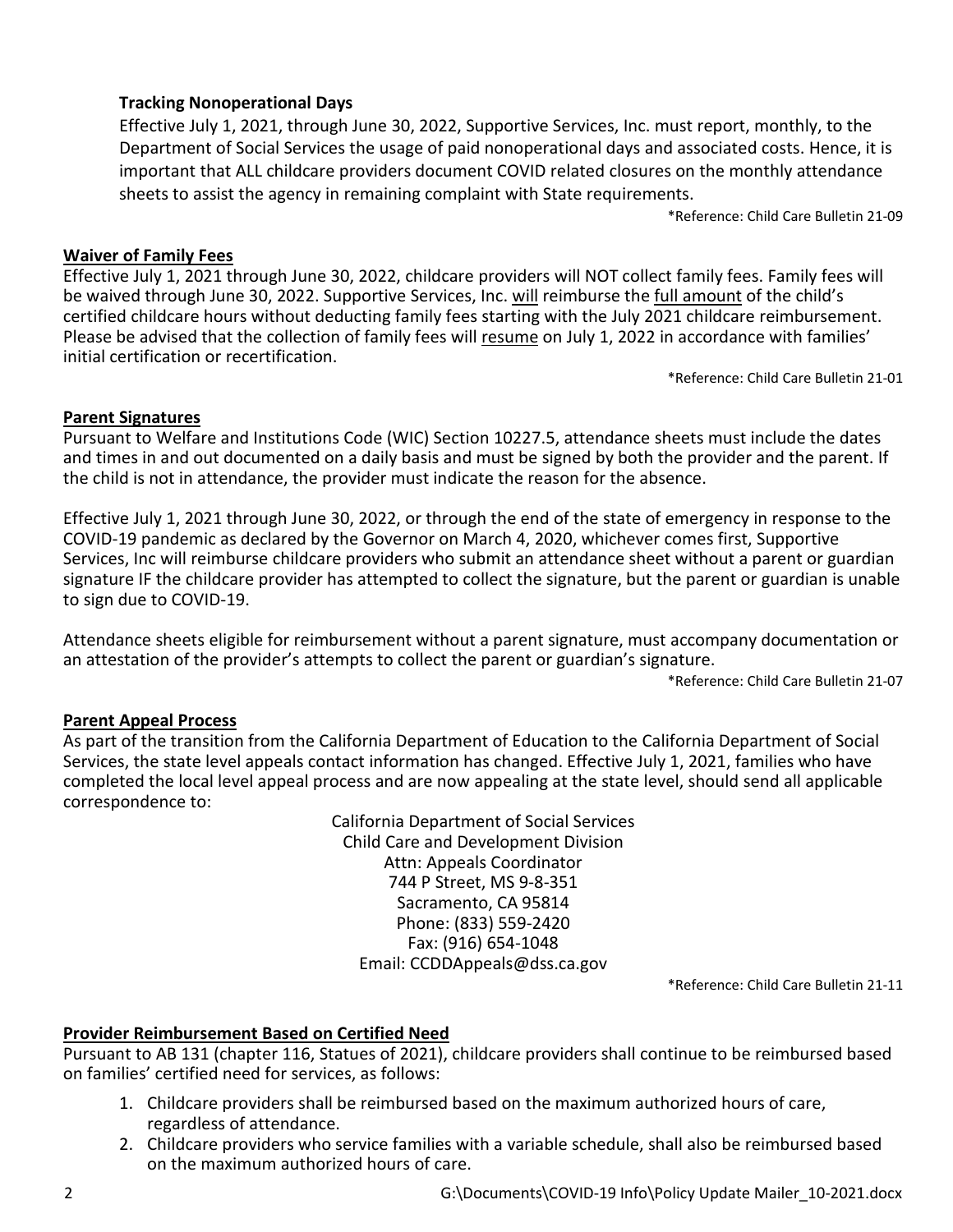3. License-exempt childcare providers who provide part-time childcare services, shall be reimbursed based on the maximum authorized hours of care.

\*Reference: Child Care Bulletin 21-07

#### **American Rescue Plan Act (ARPA) Survey Requirement**

In accordance with federal requirements for the Child Care Stabilization funds, childcare providers who are reimbursed based on certified need rather than attendance or who are reimbursed for nonoperational days must provide information via a one-time survey. The survey can be completed online and is available in English and Spanish. More details will be provided in a separate mailing.

English ARPA survey link: https://bit.ly/3ujym53 Spanish ARPA survey link: https://bit.ly/3AEmNaC

\*Reference: Child Care Bulletin 21-07; 21-09

#### **TK – 12 School Closures**

If a child is required to quarantine from school due to COVID and during the quarantine the child utilizes services with the childcare provider, the provider may be eligible for reimbursement. Parents must submit a copy of the documentation from the school verifying the child must be quarantined and the duration of the quarantine. Without proper document, Supportive Services, Inc. is unable to reimburse childcare providers for the days/hours a child is in the care of the childcare provider due to COVID-19 TK – 12 school closures. \*Reference: CAPPA-CDSS 10-19-2021

#### **Provider Reimbursement for School-Age Children – Effective November 15, 2021**

#### **In-Person Instruction**

In accordance with state and federal law, reimbursing childcare providers during the hours of a child's "scheduled instructional minutes" is prohibited. As a result, Supportive Services, Inc. must only reimburse childcare providers during non-school hours when a school-age child is enrolled and participating in "in-person instruction."

#### **Distance Learning**

Distance Learning refers to remote instruction offered when a school is closed, and in-person instruction is not available. Since TK-12 distance learning does not provide supervision for children during a child's "scheduled instructional minutes" of a public or private educational program that the child is enrolled and attending, the agency may reimburse providers for days/hours that a school-age child is participating in distance learning while in a childcare setting. **Note: this only applies when the child's school is closed, and in-person instruction is not available.**

#### **In-Person vs. Remote Learning Option**

If a school offers the choice between in-person instruction and remote schooling, Supportive Services, Inc. is unable to reimburse childcare providers for any day/hours of care that take place when inperson instruction is available, but the parent opts to enroll their school-age child in remote learning. Per Child Care Bulletin 21-14, Supportive Services, Inc. may only reimburse providers for care provided during non-school hours or when in-person instruction is not available. **Note: this policy is effective November 15, 2021. Childcare that was provided between July 1, 2021, and November 12, 2021, while in-person instruction was available but where the parent opted to utilize remote learning shall be reimbursed. ANY reimbursement for childcare provided on or after November 16, 2021, must meet the criteria as outlined in this section.**

\*Reference: Child Care Bulletin 21-14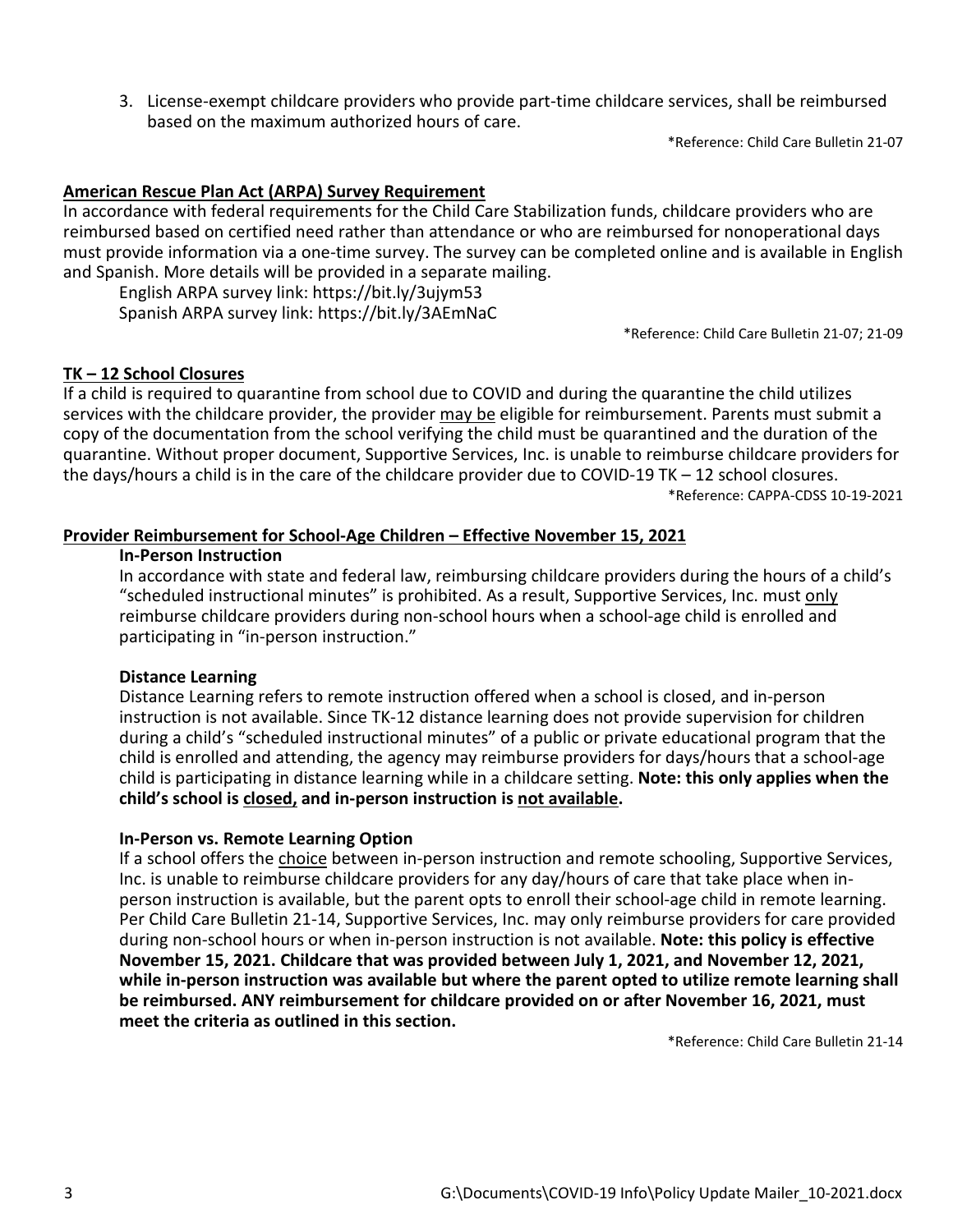

## **ATTENTION CHILD CARE PROVIDERS!**

## **American Rescue Plan Act (ARPA) Survey Requirement October 27, 2021**

Pursuant to the Agreement between the State of California and Child Care Providers United – California (CCPU), the Governor and the Legislature directed a portion of the American Rescue Plan Act (ARPA) childcare stabilization funding to childcare providers in the form of benefits such as stipends or rate increases. The California Department of Social Services (CDSS) is responsible for issuing the ARPA funding to childcare providers and childcare and development contractors, and for collecting data about how the funds were used, to comply with federal reporting requirements. Collected data will be protected and reported to the federal government to track COVID-19 childcare stabilization funding.

Providers who wish to continue their eligibility for applicable one-time stipends and other forms of financial support allocated via AB 131 and ARPA, must complete the ARPA survey by December 31, 2021. The survey can be completed online and is available in English and Spanish, see the below links. \*\* A hardcopy version of the survey will be forthcoming for childcare providers who do not have internet access.

- English ARPA survey link: https://bit.ly/3ujym53
- Spanish ARPA survey link: https://bit.ly/3AEmNaC

**NOTE:** *Supportive Services, Inc. is not the managing authority for the ARPA survey; we are only serving as a*  liaison to CDSS, fulling our obligation to share the ARPA Survey requirement with childcare providers registered *with our program. If you have questions, or need help completing this survey, please email the California Department of Social Services at* CCPB@dss.ca.gov.